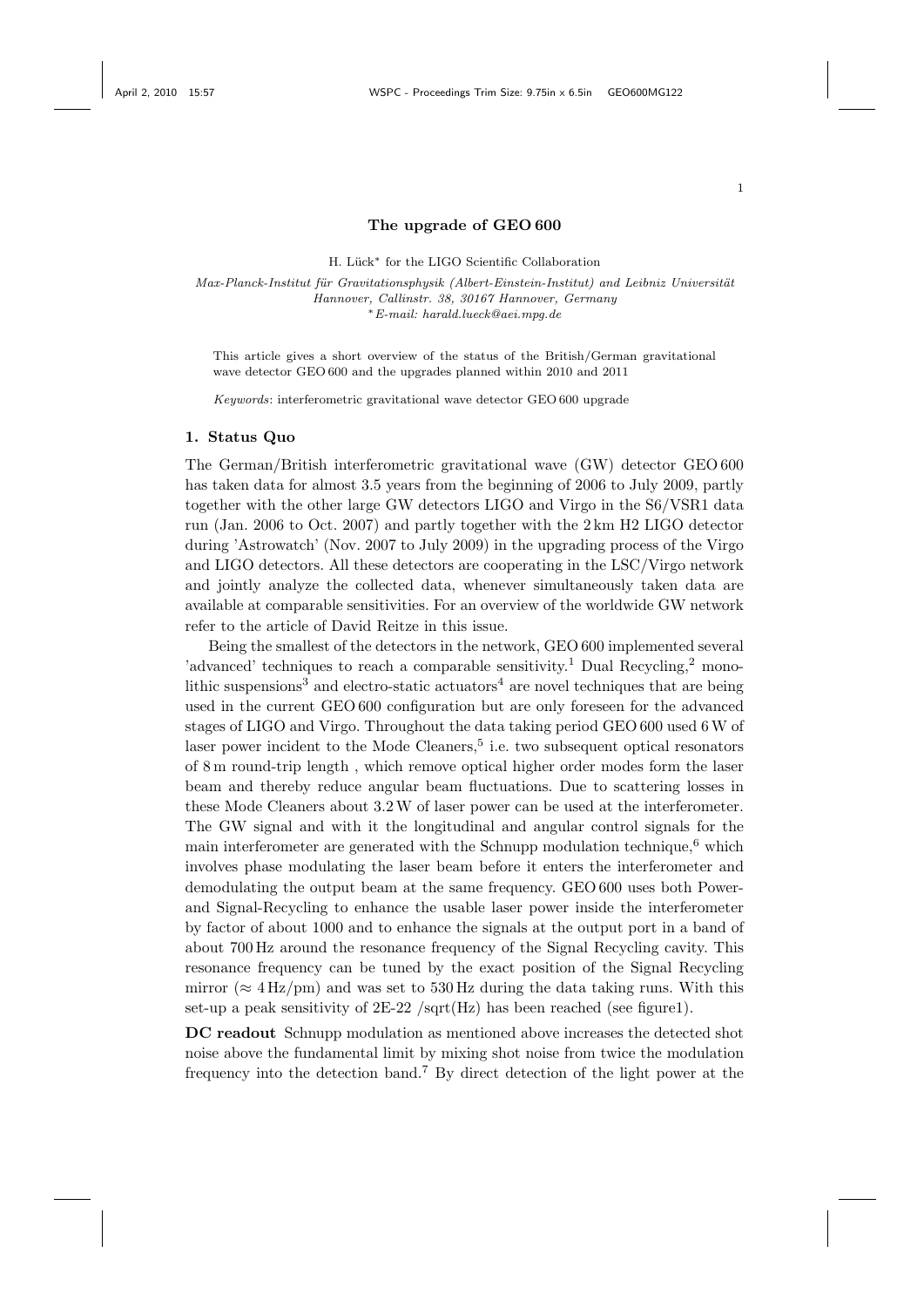2



Fig. 1. Sensitivity of GEO 600 as of August 2009

Above 500 Hz the sensitivity of GEO 600 is currently limited by photon shot noise while technical noise sources dominate at lower frequencies. Coating Brownian thermal noise and thermo-refractive noise of the beam splitter are the dominant 'fundamental' noise sources at low frequencies. With the following changes the upgrades of GEO 600 will therefore aim at the frequency range above 500 Hz.

output port the shot noise can be lowered. GEO 600, LIGO and Virgo will use this so called DC read-out technique.<sup>8</sup>

Output Mode Cleaner Due to deviations of the mirror surfaces from an ideal sphere higher order optical modes of the Signal Recycling cavity exit to the output port of GEO 600. This light adds shot noise but does not contain GW signals. By removing this light with an additional optical resonator in the output port, the Output Mode Cleaner (OMC<sup>9</sup> ), the signal to noise ratio can be improved. GEO 600 will use a 4-mirror OMC with a round trip length of 66 cm and a finesse of  $\approx$ 150.

Squeezing The injection of light squeezed in the phase quadrature into the output port can lower the shot noise of an interferometric GW detector.<sup>10</sup> Using a squeezing level of about 10 dB and allowing for losses of about 15% on the way from the squeezer via the signal recycling (SR) mirror, through the OMC to the photo diode will reduce the shot noise by a factor of two in strain amplitude spectral density, equivalent to a power increase of a factor of four.

Tuned, broadband Signal Recycling To make use of squeezing over the full desired frequency range the squeezed light must undergo the same frequency dependent phase rotation as the light exiting the SR cavity. This is the case if the SR cavity is tuned to carrier resonance and both signal sidebands see the same resonance conditions. Changing the reflectivity of the SR mirror from 2% to 10% will widen the bandwidth of GEO 600 to about 3.5 kHz to improve the high frequency performance.

Light power increase The signal strength can be increased by increasing the light power inside the interferometer. At the same time the light power on the photo detector will increase yielding higher shot noise. The signal increases linearly with the light power whereas the shot noise only rises with the square-root. Hence a net gain with the square root of the light power is achieved. In GEO 600 the laser power used at the input to the mode cleaners will be increased from 6W to 35W.